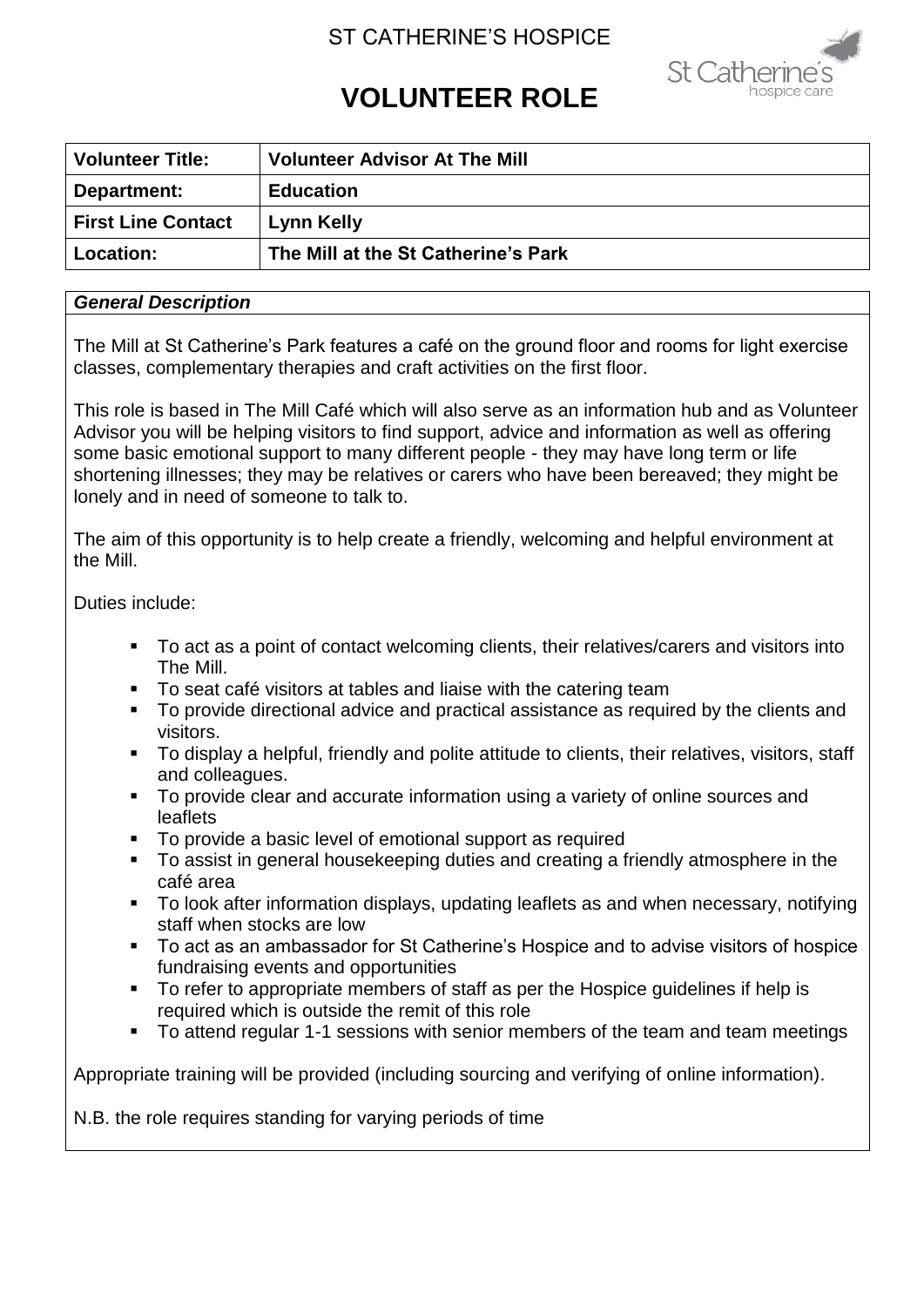## *Core Skills and Abilities*

- Good listening and communication skills essential
- Patience and tact
- A caring, sympathetic, sensitive manner and a non-judgmental approach
- Reliable/dependable/flexible
- Understanding of confidentiality (working with the hospice policies and procedures)
- Commitment to understanding the needs of people living with any form of physical, mental or social ill-health
- Have a positive outlook and enthusiastic approach
- Willingness to help raise self- esteem/confidence through a positive approach
- Willingness to work without direct supervision

#### *Qualifications, skills and knowledge required*

- Professional attitude when dealing with General public
- Non-judgemental and commitment to equal opportunities
- Ability to work as a team member
- Awareness of confidentiality
- Smart appearance and reliable

#### *Physical effort*

- May require standing for periods of time when the café is busy
- Occasionally clearing tables and carrying trays of dishes to support catering team during busy periods

#### *Hours*

2 to 4 hours per occasion

## *Other Duties & Opportunities*

To undertake any other duty within your ability and within reason, as may be required from time to time, at the direction of your line manager.

- Full support and training provided.
- Work experience particularly towards a career in health and social care
- Opportunity to develop new skills and interests
- Chance to meet new people
- An opportunity to contribute to the development of the Hospice strategy
- We encourage volunteers to stay for a minimum period of six months to make full use of the training and support offered
- Volunteers will benefit from the experience of working with people affected by any form of